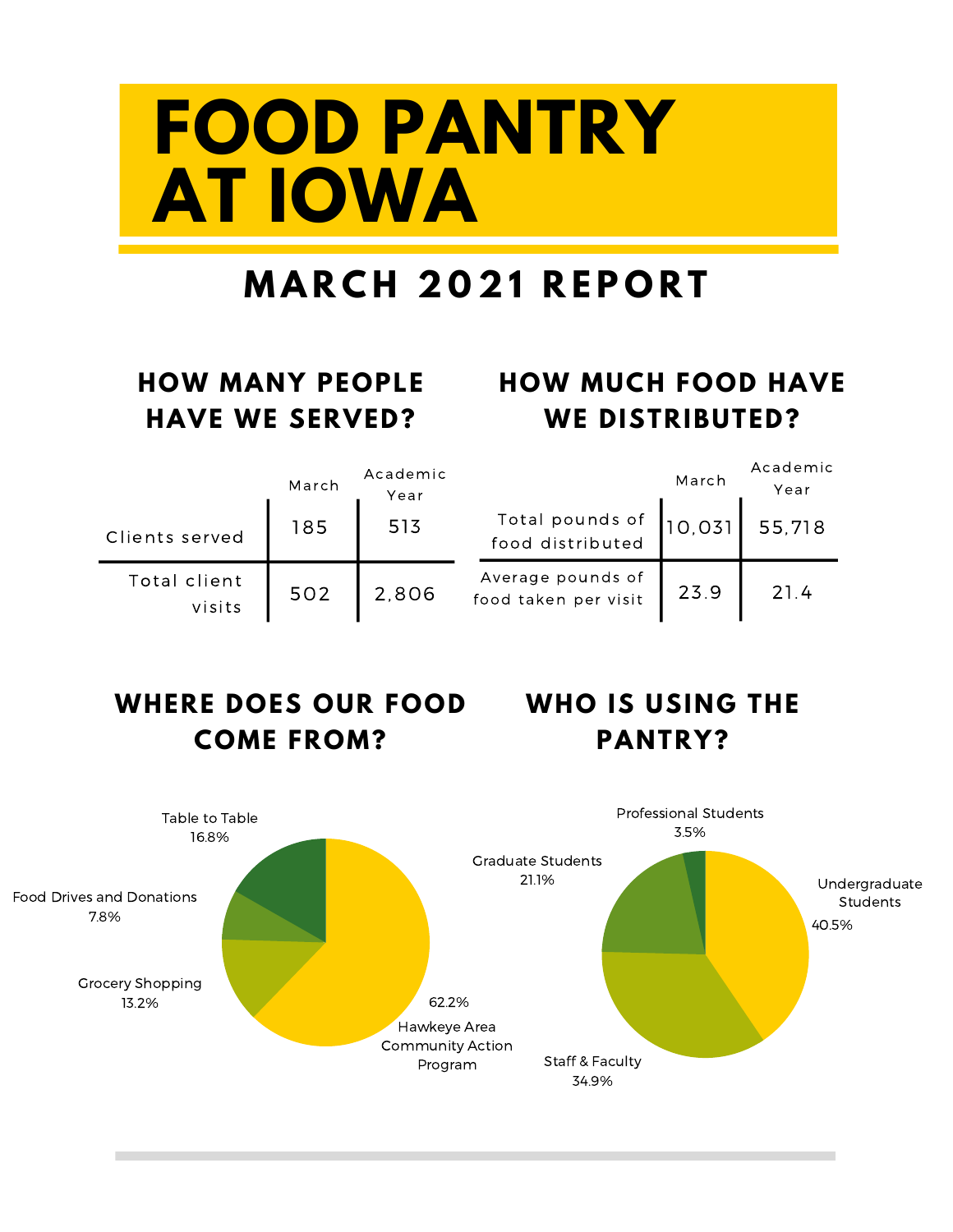### **COMPARISON TO SPRING 2020**

#### **POUNDS OF FOOD DISTRIBUTED**

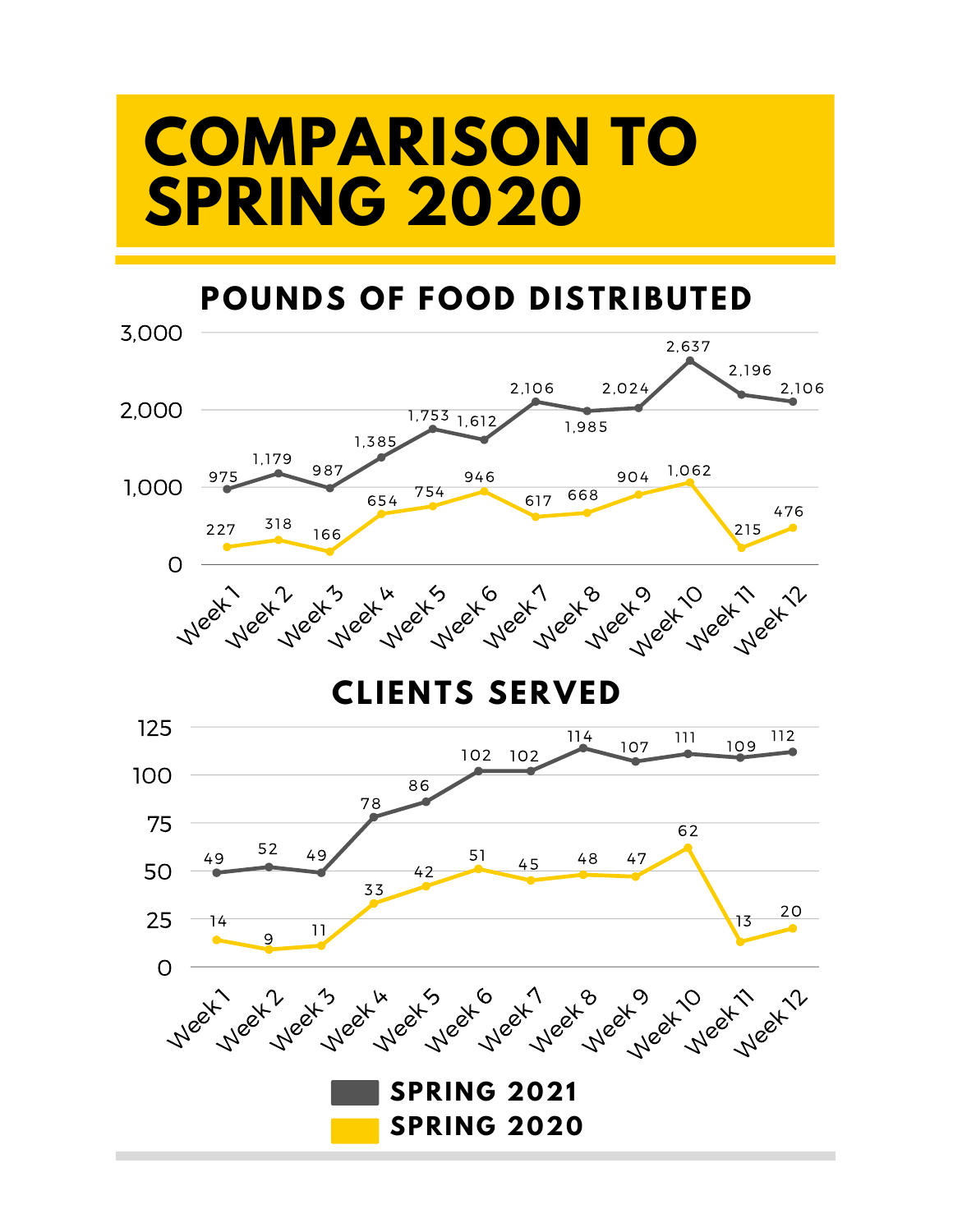## **ALIGNMENT WITH STRATEGIC PLAN**

#### **STUDENT ENGAGEMENT**

Student projects this month include:

- Developing a plan for volunteer appreciation
- Planning for summer pantry operations
- Organizing a menstrual and personal care products drive
- Sharing a newly created virtual tour of the East Pantry
- Collaborating with multicultural student organizations to host food drives and share about the organizations
- Creating and compiling affordable recipes with ingredients commonly found in the pantry

The Food Pantry at Iowa is selling tote bags to raise funds for our operations, including purchasing food, improving our pantry spaces, and community outreach. Visit our [website](https://leadandserve.uiowa.edu/organizations/food-pantry/tote-bag-sale/) for more information and the order form.



Design by Joanna Moody.

#### **COMMUNITY AND BELONGING**

The Food Pantry at Iowa has served **506 students** this academic year, as opposed to **233 students** at this time last academic year.